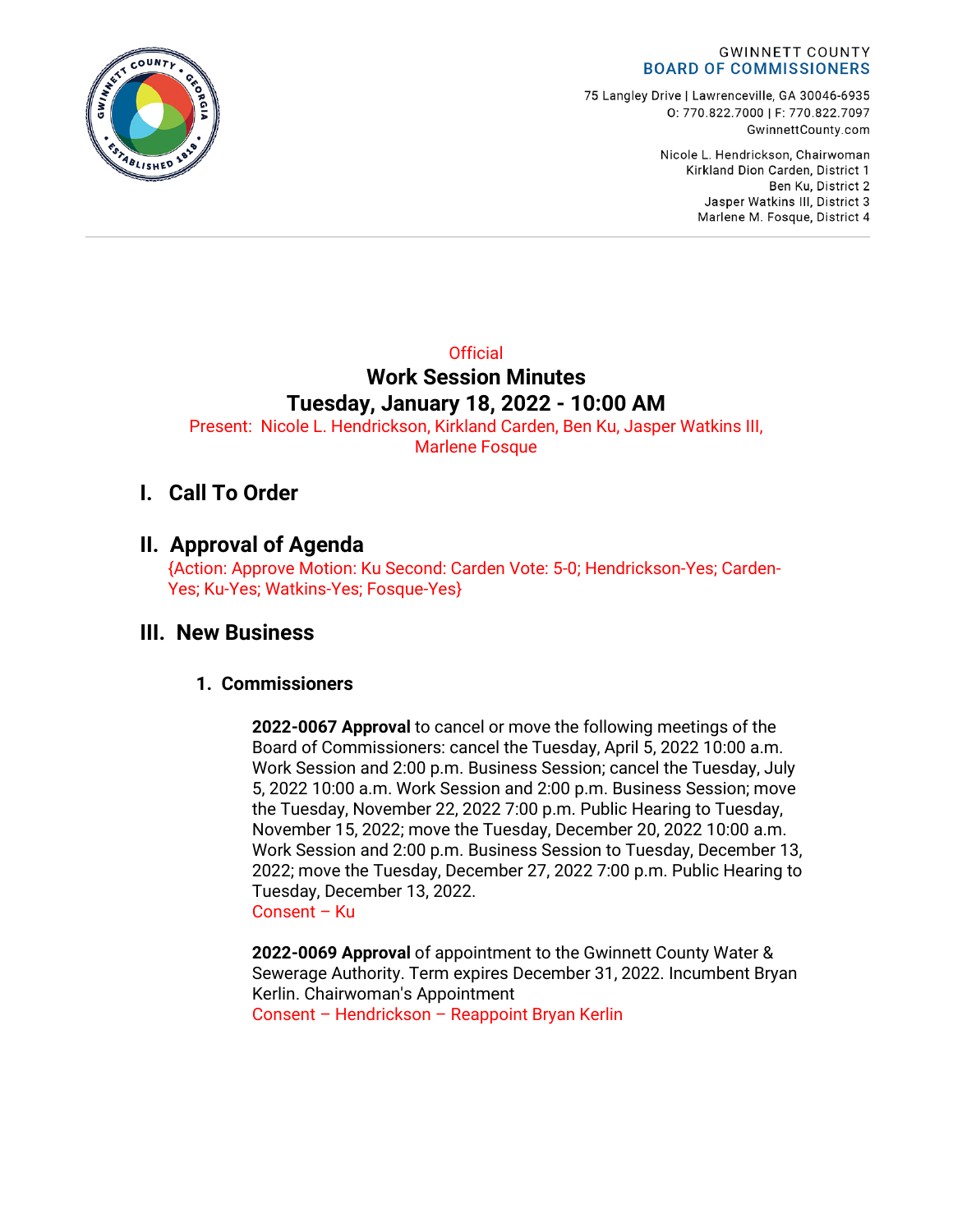### **III. New Business**

#### **1. Commissioners**

**2022-0071 Approval** of appointment to the Gwinnett County Water & Sewerage Authority. Term expires December 31, 2022. Incumbent Curt Thompson. District 1/Carden Consent – Carden – Reappoint Curt Thompson

**2022-0072 Approval** of appointment to the Gwinnett County Water & Sewerage Authority. Term expires December 31, 2022. Incumbent J.C. Lan. District 2/Ku Consent – Ku – Reappoint J.C. Lan

**2022-0073 Approval** of appointment to the Gwinnett County Water & Sewerage Authority. Term expires December 31, 2022. Incumbent William B. Martin. District 3/Watkins Consent – Watkins – Reappoint William B. Martin

**2022-0074 Approval** of appointment to the Gwinnett County Water & Sewerage Authority. Term expires December 31, 2022. Incumbent David Witham. District 4/Fosque Consent – Fosque – Appoint Wayne Allick, Jr.

**2022-0083 Approval** of appointment to the Gwinnett County Police Citizens Advisory Board, Gwinnett 101 Citizens Academy Alumnae Board Representative. Term expires January 31, 2024. Members serve at the pleasure of the Board of Commissioners and may be removed by a majority vote of the Board of Commissioners at any time. Incumbent Cheryl Murdock.

Consent – Ku – Reappoint Cheryl Murdock

**2022-0085 Approval** of appointment to the Gwinnett County Police Citizens Advisory Board, Gwinnett County Bar Association Criminal Defense Section Representative. Term expires January 31, 2024. Members serve at the pleasure of the Board of Commissioners and may be removed by a majority vote of the Board of Commissioners at any time. Gwinnett County Bar Association recommendation Melaney Lagrone.

Consent – Carden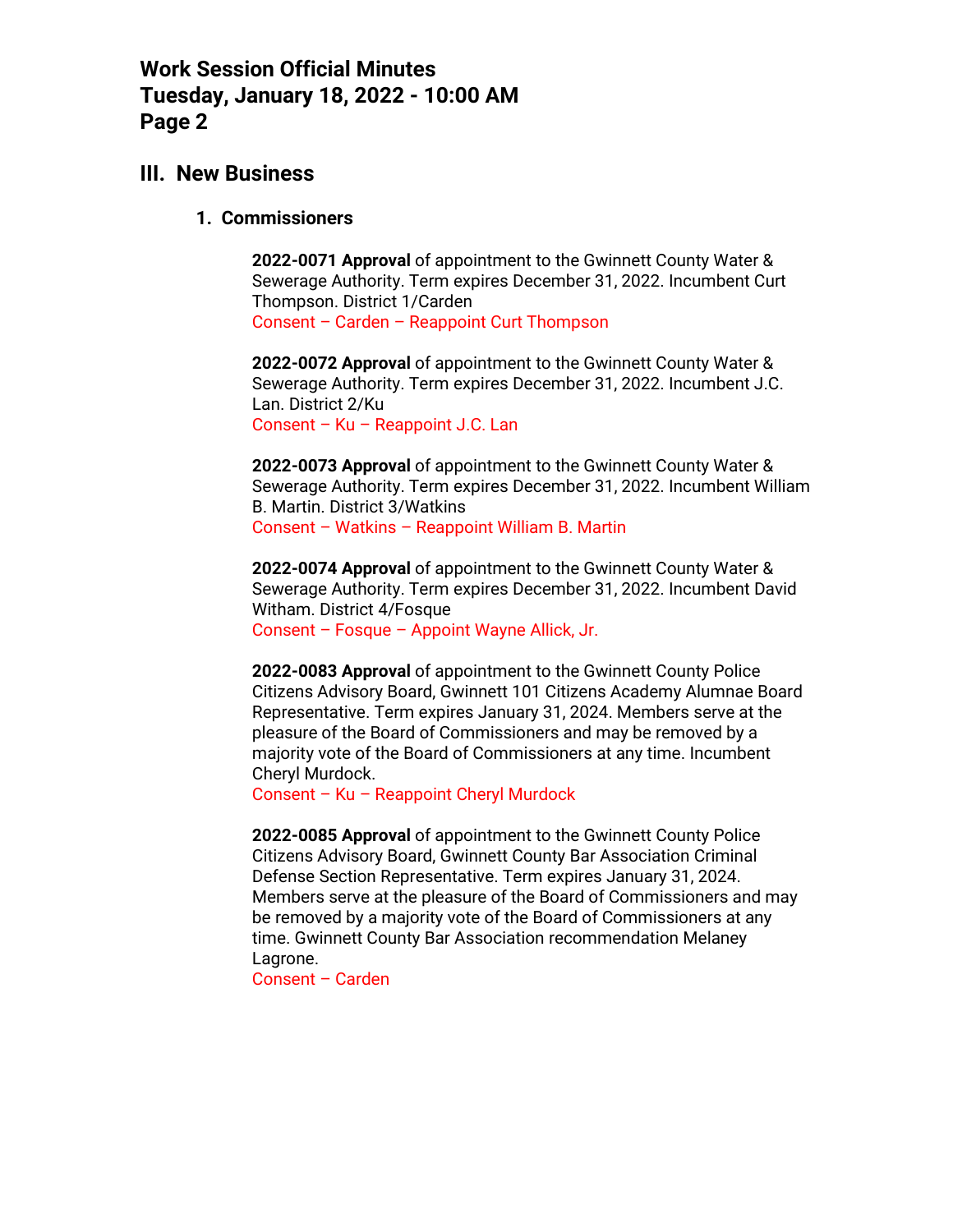### **III. New Business**

#### **1. Commissioners**

**2022-0086 Approval** of appointment to the Gwinnett County Police Citizens Advisory Board, Gwinnett County Chamber of Commerce Board of Directors Representative. Term expires January 31, 2024. Members serve at the pleasure of the Board of Commissioners and may be removed by a majority vote of the Board of Commissioners at any time. Incumbent Cathy Nichols.

Consent – Ku

**2022-0087 Approval** of appointment to the Gwinnett County Police Citizens Advisory Board, Gwinnett Technical College Student Government Association Representative. Term expires January 31, 2024. Members serve at the pleasure of the Board of Commissioners and may be removed by a majority vote of the Board of Commissioners at any time. Incumbent Chevy Vincent.

Consent – Ku

**2022-0088 Approval** of appointment to the Gwinnett County Police Citizens Advisory Board, View Point Health Representative. Term expires January 31, 2024. Members serve at the pleasure of the Board of Commissioners and may be removed by a majority vote of the Board of Commissioners at any time. Incumbent Pej Mahdavi. Consent – Fosque

**2022-0089 Approval** of appointment to the Gwinnett County Police Citizens Advisory Board, Gwinnett Municipal Association Representative. Term expires January 31, 2024. Members serve at the pleasure of the Board of Commissioners and may be removed by a majority vote of the Board of Commissioners at any time. Gwinnett Municipal Association recommendation Marc Cohen.

Consent – Carden

**2022-0091 Approval** to accept the resignation of John Hollon from the Gwinnett County Transit Advisory Board. Term expires December 31, 2024. Chairwoman's Appointment Consent – Hendrickson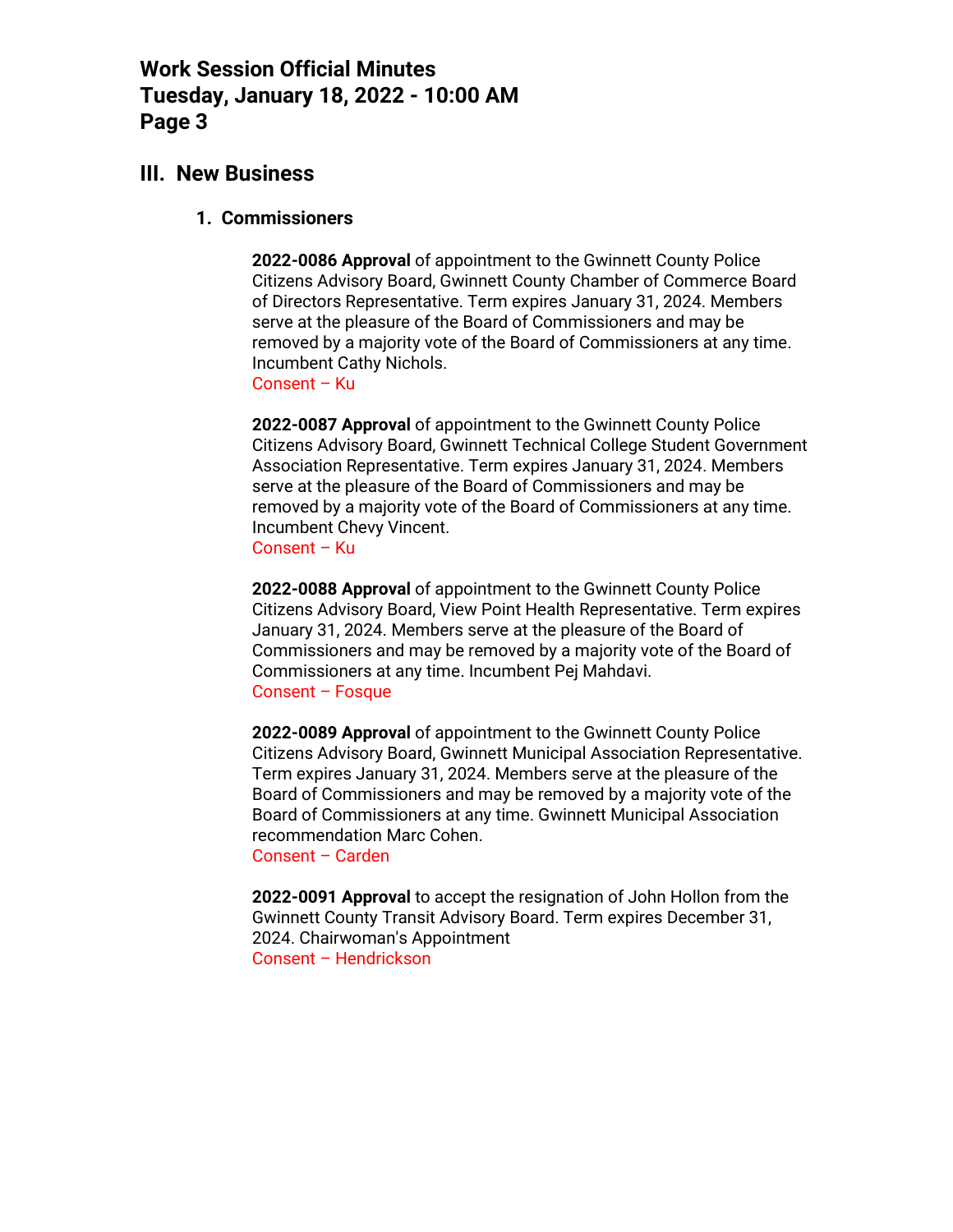### **III. New Business**

### **2. Multiple Departments**

**2022-0025 Award OS003-22**, purchase of office supplies on an annual contract (March 1, 2022 through February 28, 2023), to Staples Contract & Commercial, LLC, using a competitively procured State of Michigan contract, base amount \$500,000.00 (this represents a 20% decrease from the previous contract). Contract to follow award. Subject to approval as to form by the Law Department. (Staff Recommendation: Award) Consent – Watkins

**2022-0028 Award BL127-21**, full inspection, testing, maintenance, repair, and installation services of fire alarm systems at various County buildings on an annual contract (February 8, 2022 through February 7, 2023), Part I to Entec Systems, Inc. and Part II to Century Fire Protection, LLC, base bid \$123,780.00 (this represents a 17% decrease from the previous contract). (Staff Recommendation: Award) Consent – Watkins

### **3. Community Services/Tina Fleming**

**2022-0057 Award BL096-21**, purchase of veterinary consumables on an annual contract (January 19, 2022 through January 18, 2023), to American Health Service Sales Corp., dba Med-Vet International; Midwest Veterinary Supply; and WA Butler Company dba Covetrus North America, per the attached bid tabulation, base bid \$100,000.00. (Staff Recommendation: Award) Consent – Ku

### **4. Financial Services/Buffy Alexzulian**

**2022-0021 Approval/authorization** of the November 30, 2021 Monthly Financial Status Report and ratification of all budget amendments. Consent – Fosque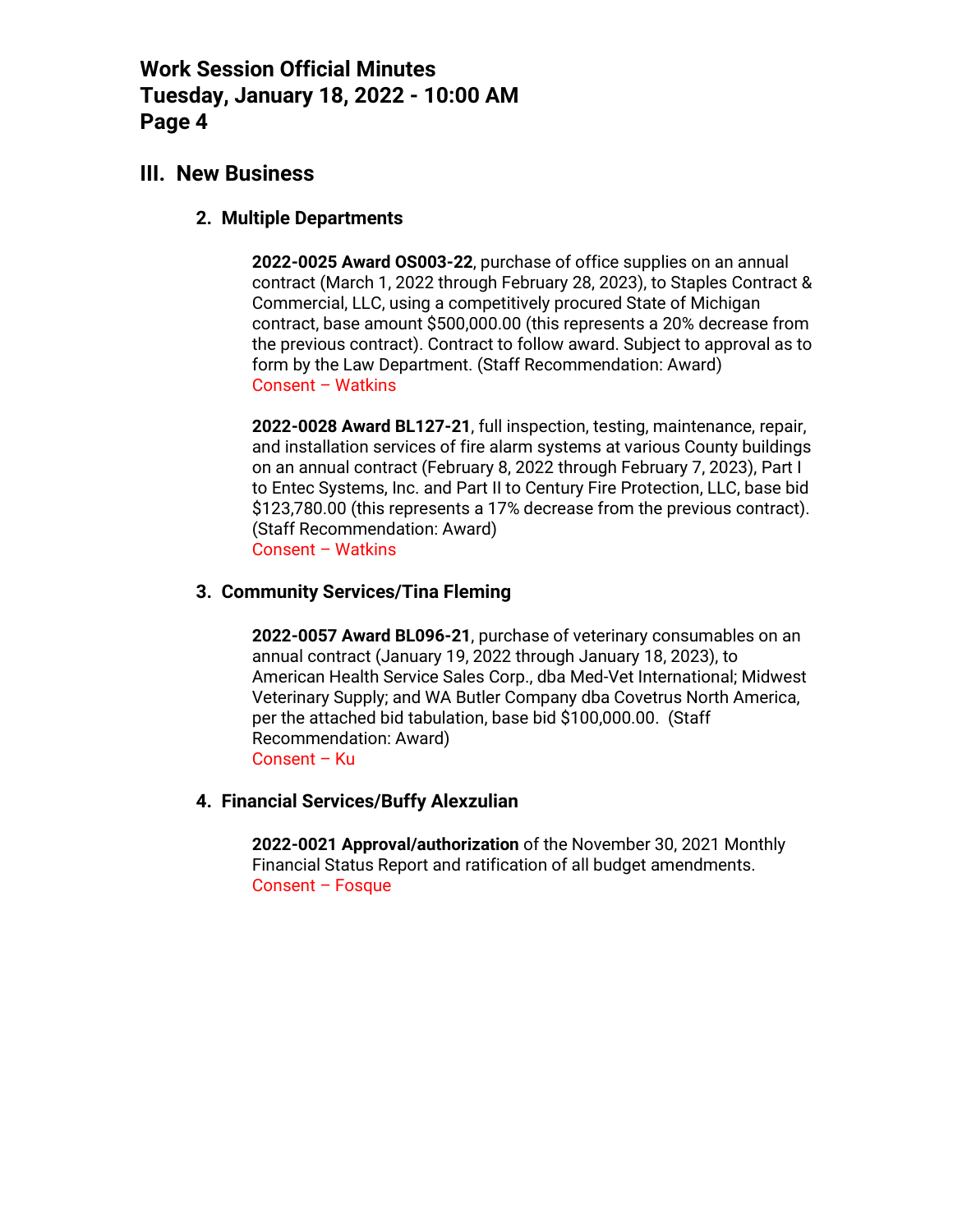### **III. New Business**

#### **5. Fire Services/Russell S. Knick**

**2022-0064 Approval** to renew BL036-21, purchase of nitrile gloves on a six-month contract (January 20, 2022 through July 19, 2022), with Life-Assist, Inc. and Sustenance, Inc., base bid \$225,000.00 (negotiated cost savings of approximately \$31,570.00). (Staff Recommendation: Approval) Consent – Watkins

#### **6. Human Resources/Adrienne McAllister**

**2022-0032 Award RP038-21**, provide medical examinations, drug screenings and other miscellaneous job related medical screenings for employees & applicants on an annual contract (February 1, 2022 through January 31, 2023), to Occupational Health Centers of Georgia, P.C. dba Concentra Medical Centers, base amount \$110,000.00. Contract to follow award. Subject to approval as to form by the Law Department. (Staff Recommendation: Award) Consent – Watkins

#### **7. Law Department/Michael P. Ludwiczak**

**2022-0026 Approval** of the settlement in the matter of Gwinnett County, Georgia vs. Estate of Ernie Mae Doss Mosley, et al., Civil Action Number 18-A-07748-9, Superior Court of Gwinnett County, for the sum of \$2,150,000.00 and authorization for the Chairwoman to execute any documents necessary to effectuate the settlement. Subject to approval as to form by the Law Department. Consent – Fosque

### **8. Police Services/James D. McClure**

**2022-0033 Approval** to renew OS018-18, provision of 911 call handling system maintenance on an annual contract (February 20, 2022 through February 19, 2023), with AT&T Georgia, \$188,580.00. (Staff Recommendation: Approval) Consent – Watkins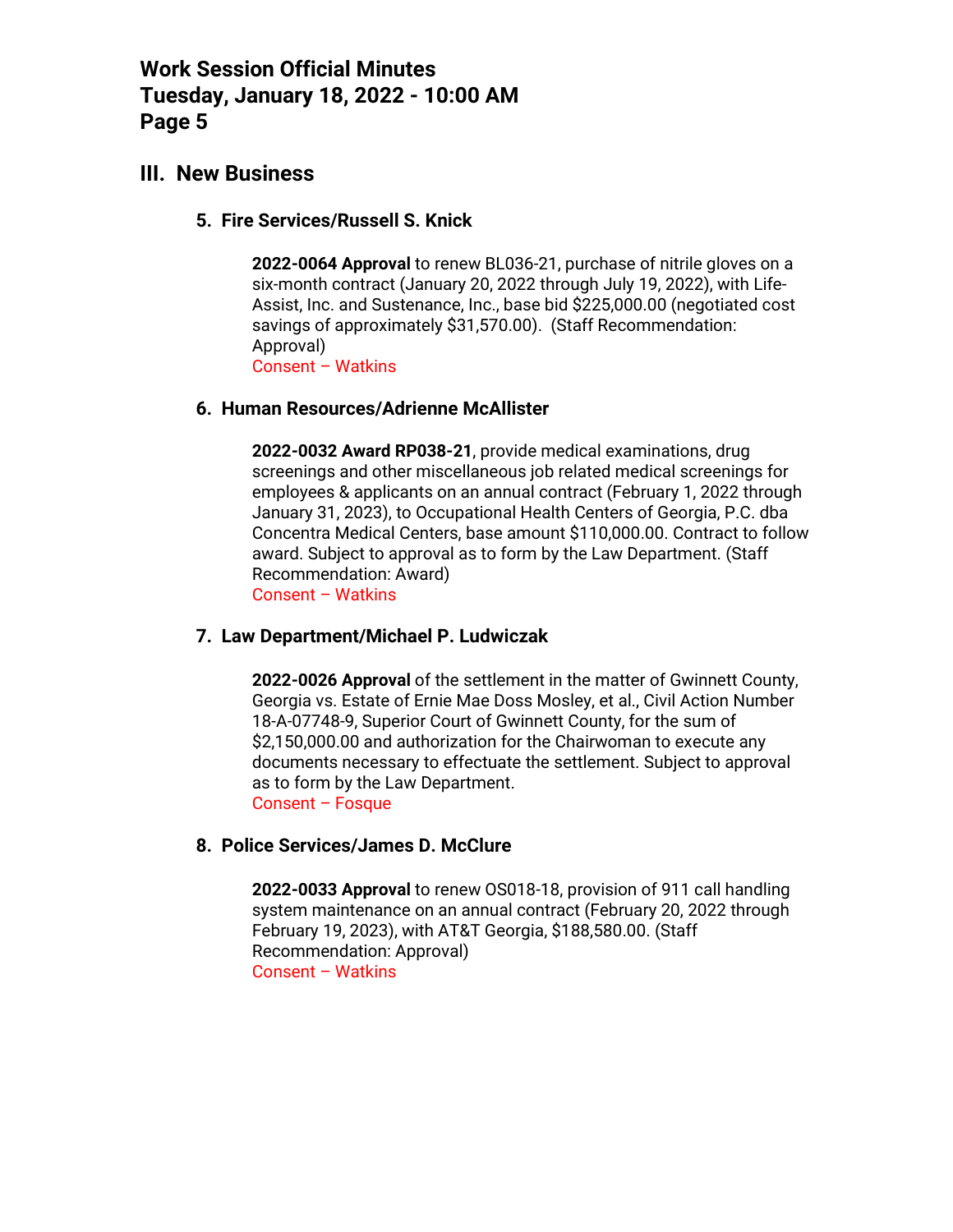### **III. New Business**

#### **9. Sheriff/Keybo Taylor**

**2022-0107 Approval/authorization** to accept a grant awarded by the State of Georgia, Office of the Governor, Criminal Justice Coordinating Council (CJCC), in the amount of \$196,770.00, to support training in the areas of use of force and de-escalation. The grant is funded 100% by CJCC, and does not require a County match. Approval/Authorization for the Chairwoman or designee to execute grant documents and any other necessary documents. Subject to approval as to form by the Law Department.

Consent – Watkins

#### **10. Support Services/Angelia Parham**

**2022-0031 Award OS002-22**, purchase and installation of furniture for the Gwinnett Justice and Administration Center courthouse expansion, per the attached recommendation letter, using a competitively procured State of Georgia contract, \$354,464.04. (Staff Recommendation: Award) Consent – Carden

### **11. Tax Commissioner/Tiffany P. Porter**

**2022-0099 Approval** to renew OS025-17, printing and mailing of vehicle registration renewal notices on an annual contract (January 18, 2022 through September 30, 2022), with Datamatx, Inc., using a competitively procured State of Georgia contract, base amount \$395,572.00. (Staff Recommendation: Approval) Consent – Fosque

### **12. Transportation/Lewis Cooksey**

**2022-0038 Award RP002-22**, provision of transit development plan services, to Foursquare Integrated Transportation Planning, Inc., base amount \$1,485,105.00 (negotiated cost savings of approximately \$14,800.00). Contract to follow award. Subject to approval as to form by the Law Department. (Staff Recommendation: Award) (Gwinnett Transit Advisory Board approved on January 5, 2022, Vote 4-0.) Consent – Ku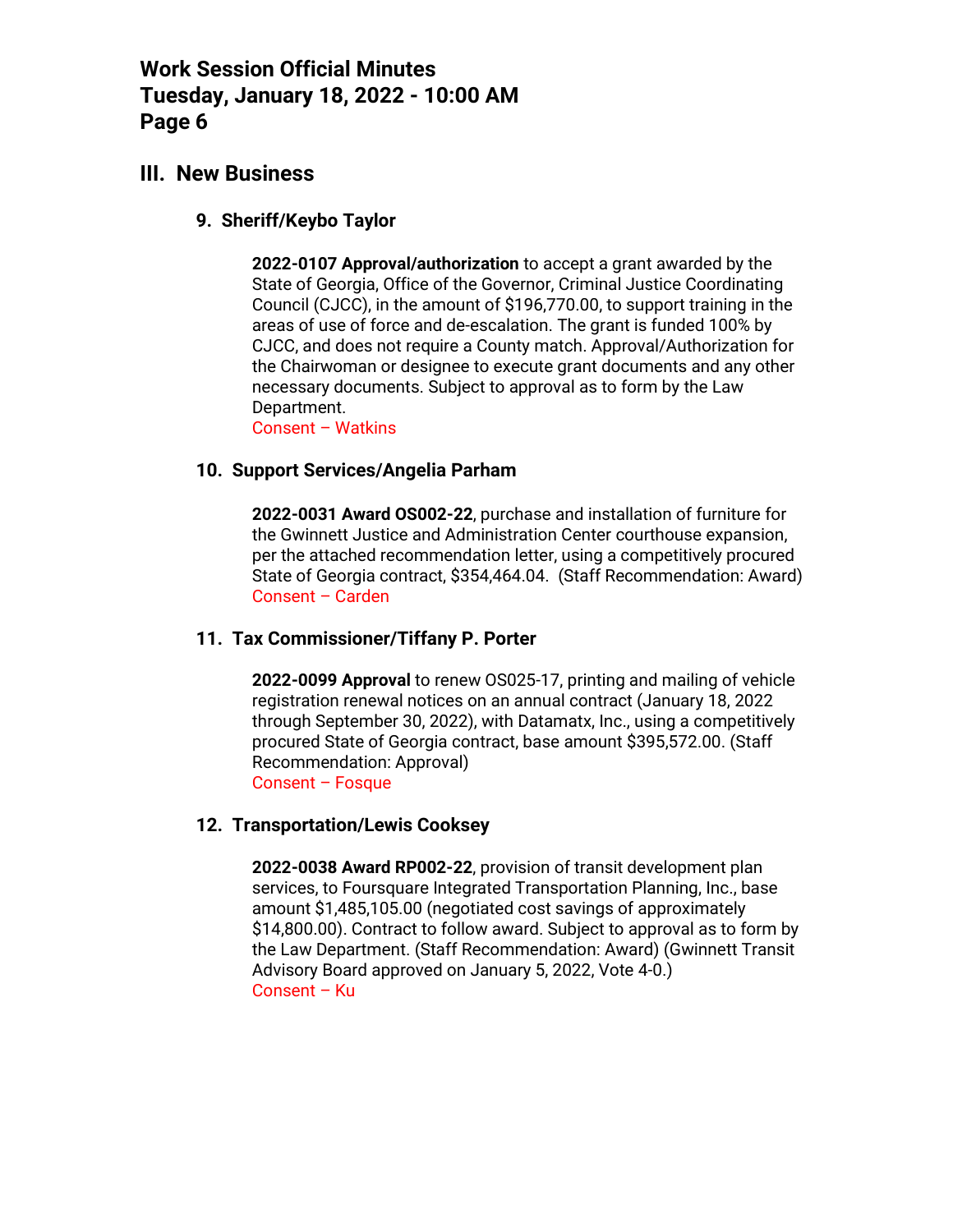### **III. New Business**

#### **12. Transportation/Lewis Cooksey**

**2022-0024 Approval** to renew BL003-19, construction and/or replacement of concrete curbs, gutters, basin lids and sidewalks on an annual contract (March 1, 2022 through February 28, 2023), with Peach State Construction Co., LLC, base bid \$900,000.00. This contract is funded 8.3% by the 2017 SPLOST Program. (Staff Recommendation: Approval)

Consent – Fosque

**2022-0076 Approval/authorization** for the Chairwoman to execute a Purchase and Sale Agreement with Store Master Funding XV, LLC, on the Connector Street project, including authority to execute any and all related documents necessary to consummate the transaction. This agreement involves the purchase of 0.526 acres of fee simple right of way, and 0.102 acres of permanent easement at a cost of \$827,710.00. Subject to approval as to form by the Law Department. This agreement is funded by the Georgia Department of Transportation. (Staff Recommendation: Approval)

Consent – Carden

**2022-0077 Approval/authorization** for the Chairwoman to execute a Purchase and Sale Agreement with Martin-Robbins Fence Company, on the Connector Street project, including authority to execute any and all related documents necessary to consummate the transaction. This Agreement involves the purchase of 24,831.00 square feet of fee simple right of way, 7,709.43 square feet of permanent easement for construction and maintenance of slopes, 3,684.99 of permanent easement for construction and maintenance of drainage, and one temporary driveway easement at a cost of \$1,100,000.00. Subject to approval as to form by the Law Department. This agreement is funded by the Georgia Department of Transportation. (Staff Recommendation: Approval)

Consent – Fosque

### **13. Water Resources/Tyler Richards**

**2022-0052 Award BL117-21**, purchase of water Supervisory Control and Data Acquisition (SCADA) critical networks and alarm monitoring software, to ProSys Information Systems, Inc., \$125,227.00. (Staff Recommendation: Award) Consent – Ku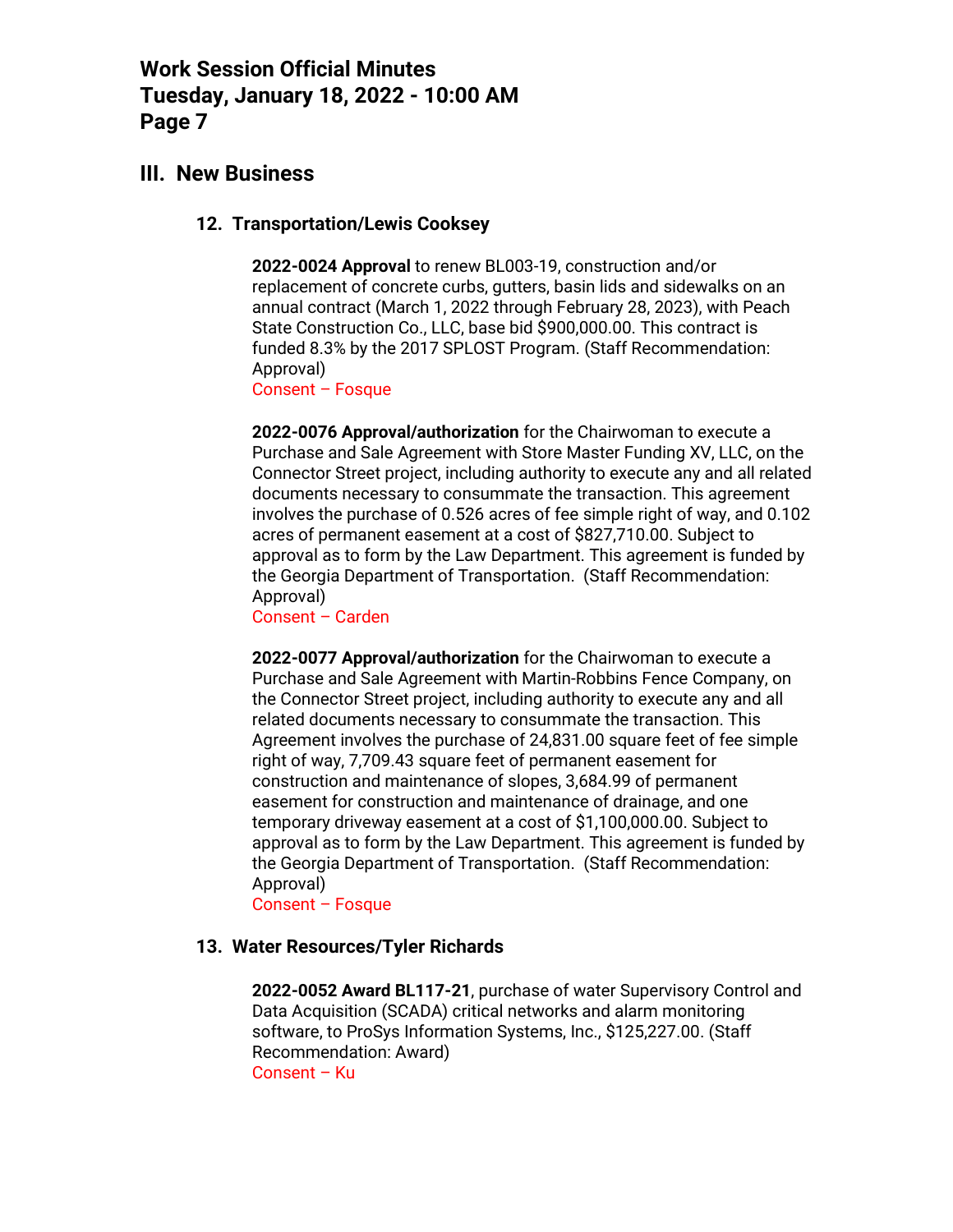### **III. New Business**

#### **13. Water Resources/Tyler Richards**

**2022-0022 Approval** to renew RP027-17, provision of on-call Supervisory Control and Data Acquisition (SCADA) conversion pre-construction and construction services on an annual contract (February 7, 2022 through February 6, 2023), with Crowder Construction Company, base amount \$5,825,000.00. (Staff Recommendation: Approval) (Water and Sewerage Authority Approved on January 10, 2022, Vote 4-0.) Consent – Ku

**2022-0040 Approval** to renew BL042-19, replacement of water meters, 2 inches and smaller, on an annual contract (May 8, 2022 through May 7, 2023), with UWS, Inc., base bid \$630,000.00. (Staff Recommendation: Approval) (Water and Sewerage Authority Approved on January 10, 2022, Vote 4-0.) Consent – Ku

**2022-0019 Approval/authorization** for the Chairwoman to execute a Facility Encroachment Agreement with CSX Transportation, Inc. for gravity sewer installation associated with the Eastern Regional Infrastructure project. Subject to approval as to form by the Law Department. (Staff Recommendation: Approval) Consent – Ku

**2022-0020 Approval/authorization** for the Chairwoman to execute a Memorandum of Understanding (MOU) with the Georgia Department of Transportation (GDOT), for water relocations associated with the Bridge Replacement project (P.I. 0015609) Patrick Mill Road/Harbins Road (CR93) at Apalachee River. Subject to approval as to form by the Law Department. (Staff Recommendation: Approval) Consent – Ku

### **IV. Old Business**

(The following items will be considered at the 2:00 PM Business Session)

#### **1. Commissioners**

**2021-1649** (Formerly GCID 20211501) **Approval** of appointment to the Tree Advisory Committee. Term expires December 31, 2023. Incumbent Candace Miller. District 2/Ku (Tabled on 12/7/2021)